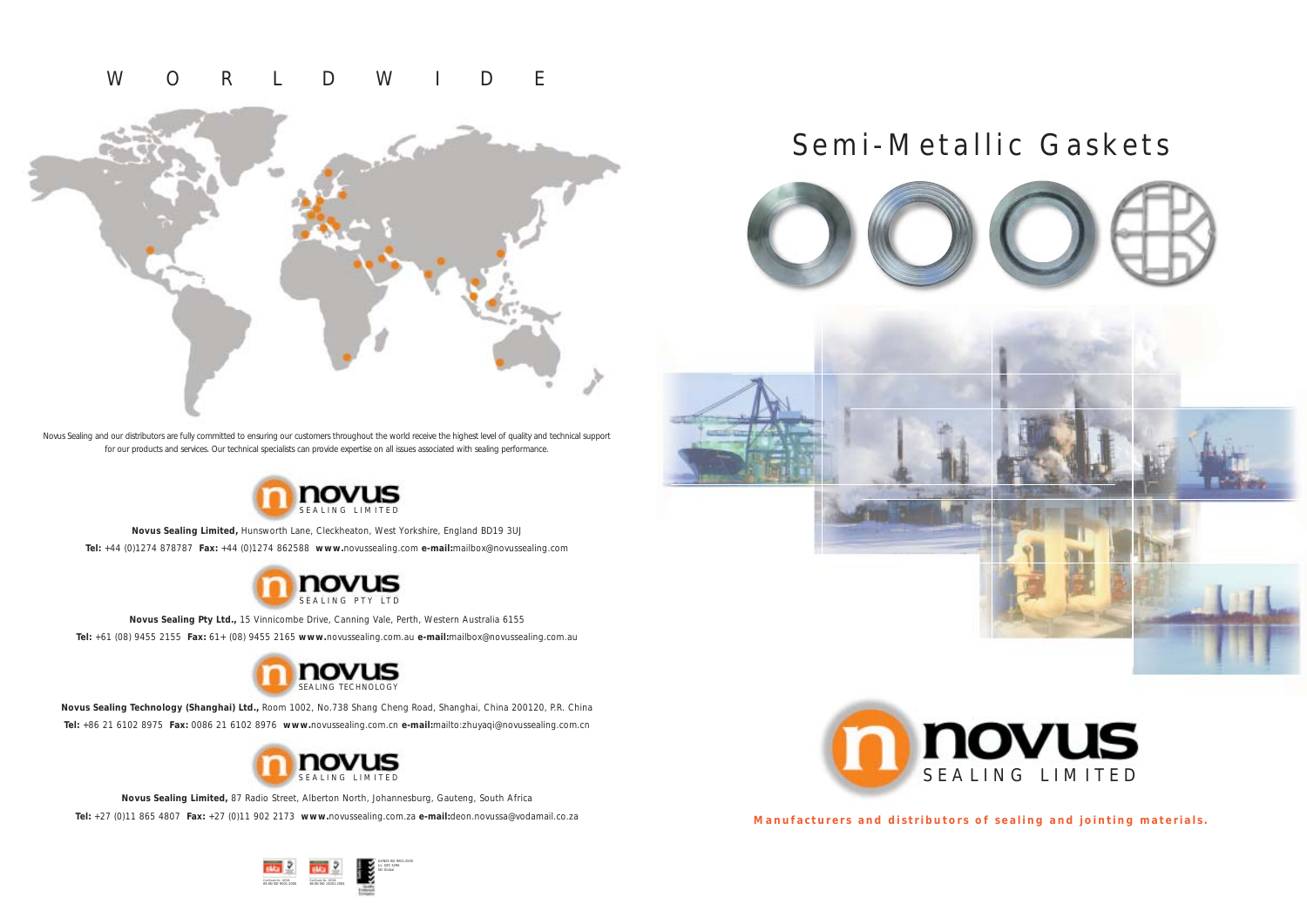Novus Sealing Limited manufacture and supply a variety of high quality sealing products designed for flange applications in the industrial and manufacturing sectors. The Novus ethos is to provide honesty, reliability and a high level of service and dependability through all aspects of its business, adding value to its products and ensuring a sustained competitive edge.

Over the years Novus have enhanced their technical facilities to develop new products and provide guidance and training programmes for some of the world's largest chemical and petrochemical plants. Novus have a dedicated Research & Development Team who ensure high quality technical support for all Novus products. Novus constantly look to provide a balanced mix of quality sealing products with a warmth of service.

> The specifications for each order are continually checked on every product. Accuracy and precision in every application ensures that quality standards are second to none



Novus Sealing continues to invest in quality and environmental systems such as ISO9001, ISO14001 and are currently working towards the ISO18001 approval. Novus also supply API6a approved Ring Type Joints for the oil industry. Novus Sealing has won the highly commended "International Business of the Year" award and has developed its training facilities in the UK as well as opening new operations in Australia, South Africa and China. Novus products are traditional in function but the company's outlook is progressive and evolving.





# **Semi-Metallic Gaskets**

#### **Contents**

This brochure outlines our semi-metallic range of products and provides guidelines on their correct selection, storage and assembly.

For more information on any of the areas covered please contact our sales or technical support team.

# **Camprofile, Spiral Wound, Corrugated and Metal Jacketed Gaskets**

## **Welding and profiling**

High technology and high performance welding and profiling machines provide high integrity quality fabrication through all our semi metallic product range.



#### **Specification**

## **Production**

The dedicated production facility for semi-metallic products has been purpose built for efficiency and ease of order management.



## **The People**

All our production staff undergo a continuous training programme which includes customer awareness, product application and industry courses.

## **Manufacturing**

The fabrication of semi - metallic products is subject to stringent quality control and test procedures.



| <b>Selection Guide</b>           | Pages 1 - 2   |
|----------------------------------|---------------|
| <b>Camprofile Gaskets</b>        | Pages 3 - 6   |
| <b>Spiral Wound Gaskets</b>      | Pages 7 - 11  |
| <b>Lamons Novus WRI-LP</b>       | Page 12       |
| <b>Corrugated Gaskets</b>        | Pages 13 - 14 |
| <b>Metal Jacketed Gaskets</b>    | Pages 15 - 16 |
| <b>Control of Flanged Joints</b> | Pages 17 - 20 |
| Installation Guide               | Page 20       |



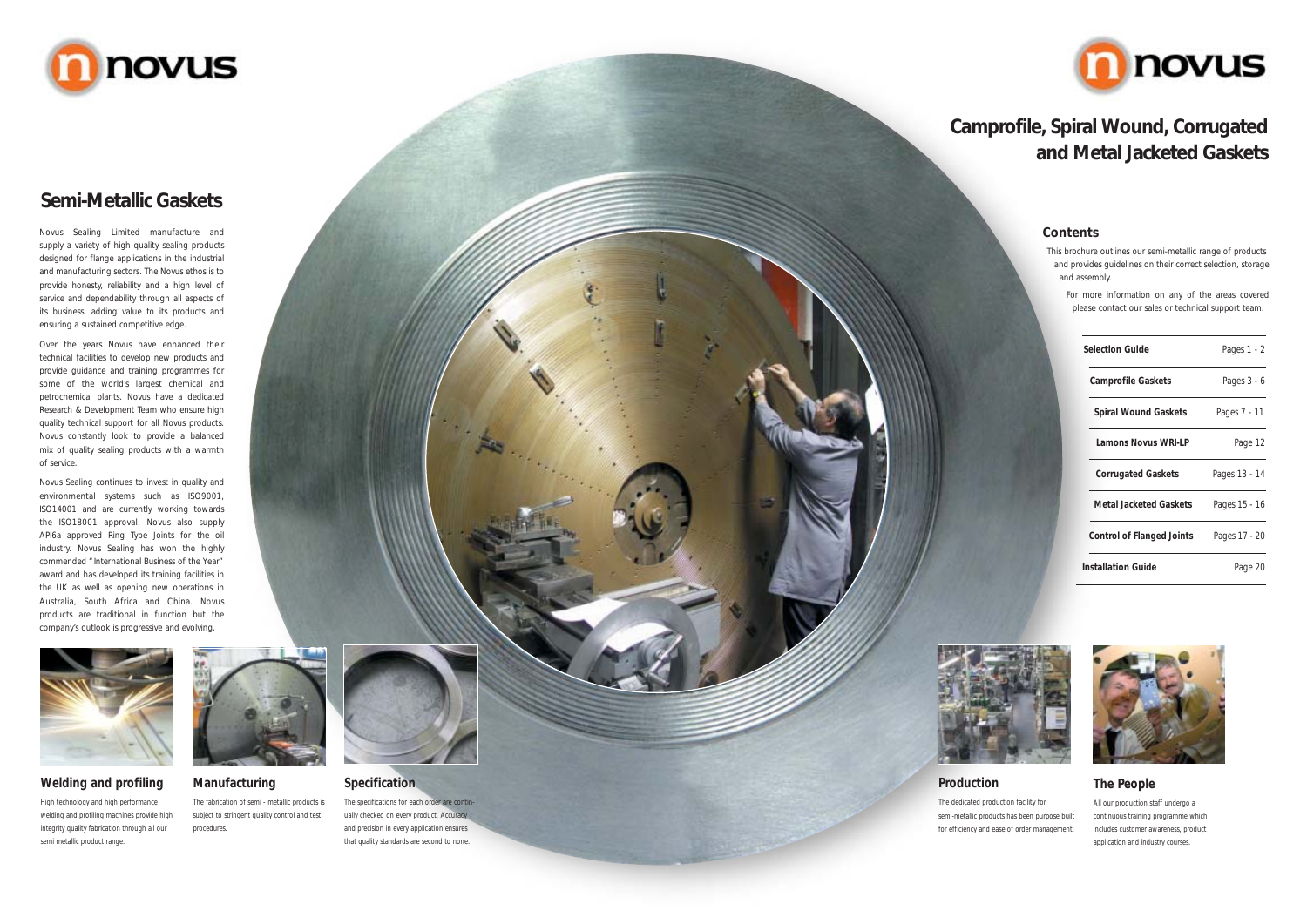#### **Camprofile Gaskets**

Camprofile Gaskets consist of a metal core, generally stainless steel, with concentric grooves on either side. A sealing layer is normally applied to both faces and depending on the service the material for this layer can be graphite, PTFE, Novus Sheet material or metal (e.g. Aluminium or silver). Camprofile gaskets are ideal for both standard pipe and heat exchanger applications.



#### **Spiral Wound Gaskets**

Spiral Wound Gaskets consist of a 'V' shaped metal strip spirally wound in combination with a soft filler material, normally graphite, PTFE or Hi-Temp. The metal strip provides outstanding recovery whilst the flexible filler ensures excellent sealing. Depending on the application the gasket can be specified with outer and/or inner rings.

#### **Corrugated Metal Gasket**

Corrugated Metal Gaskets consist of a corrugated metal core, normally stainless steel, with a soft facing layer applied to each face. The corrugations provide resilience and reduce the sealing surface area of the gasket while the soft layer ensures outstanding sealing, even at low loads. Particularly suited as a replacement to metal jacketed gaskets.











## **Camprofile Gaskets Corrugated Gaskets Spiral Wound Gaskets**

## **Metal Jacketed Gaskets**

#### Metal Jacketed Gaskets consist of soft filler material encapsulated in a metallic material. The filler material provides the gasket with compressibility and resilience while the jacket provides compressive strength and blow out resistance.

## **Metal Jacketed Gaskets**

Many factors affect the suitability of a gasket in a given application making it often difficult to determine which is the correct one for the duty. In heat exchanger applications, factors such as relative flange movement can complicate gasket selection still further, therefore it is important that the attributes of each gasket type are fully understood.

To help you make an informed choice on gasket selection the following table gives the advantages and disadvantages of each gasket under various conditions.

This table should be used as a general guide for selection only.



|                            | <b>Camprofile Gaskets</b> | <b>Corrugated Gaskets</b> | <b>Spiral Wound Gaskets</b> | <b>Metal Jacketed Gaskets</b> |
|----------------------------|---------------------------|---------------------------|-----------------------------|-------------------------------|
| <b>Tightness</b>           | Excellent                 | Excellent                 | Excellent                   | Average                       |
| <b>Handling</b>            | Excellent                 | Good                      | Average                     | Excellent                     |
| <b>Thermal Cycling</b>     | Excellent                 | Excellent                 | Good                        | Average                       |
| Low Seating Stress         | Excellent                 | Excellent                 | Average                     | Average                       |
| <b>High Seating Stress</b> | Excellent                 | Good                      | Excellent                   | Good                          |
| Narrow Flange Width        | Excellent                 | Average                   | Average                     | Excellent                     |
| <b>Emissions</b>           | Excellent                 | Excellent                 | Excellent                   | Average                       |
| Recycling                  | Yes                       | N <sub>o</sub>            | N <sub>o</sub>              | N <sub>o</sub>                |





Full details of all dimension tables can be found on our website -

**www.novussealing.com**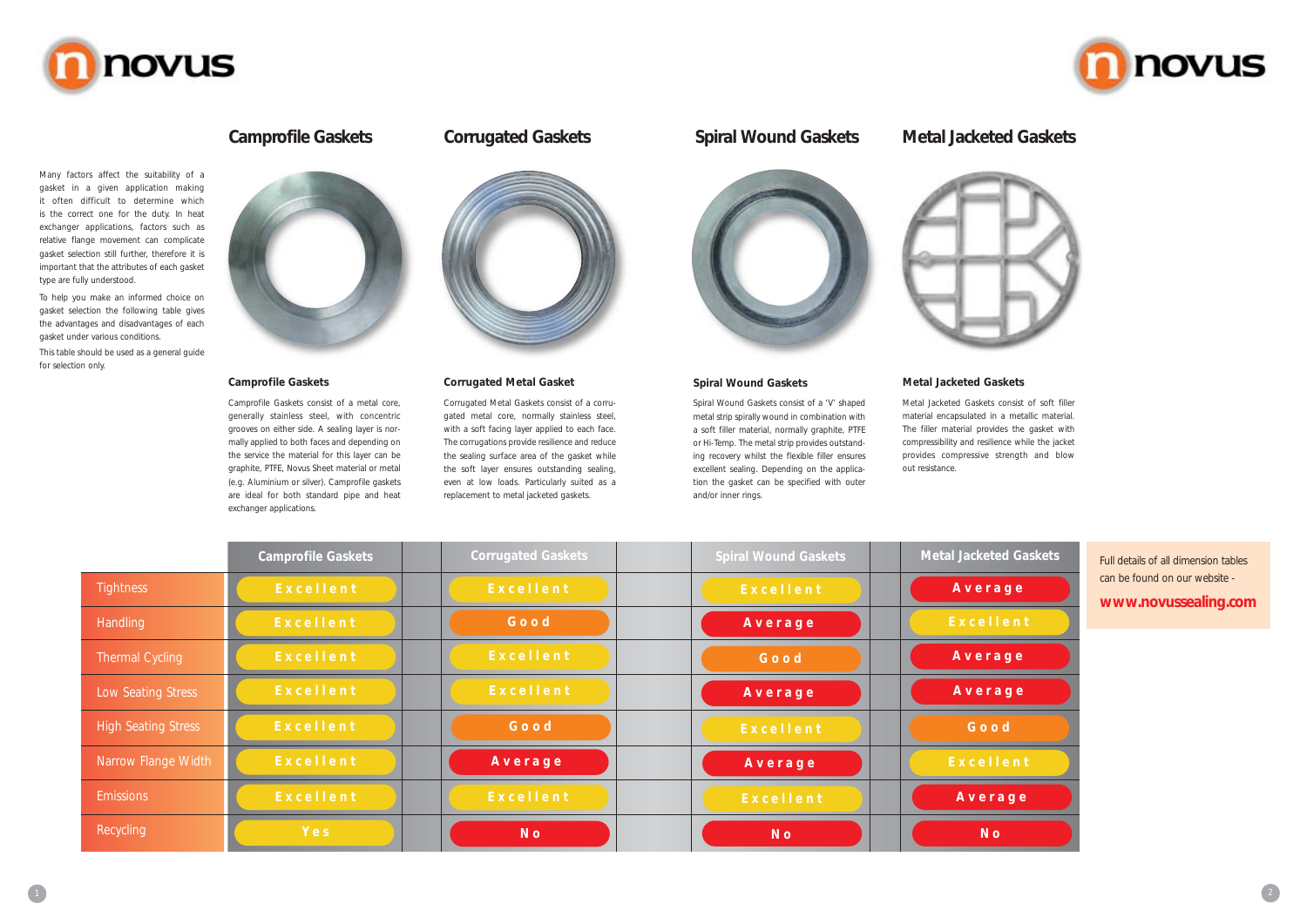## **Camprofile Gasket Characteristics**

Camprofile gaskets consist of a metal core, generally stainless steel, with concentric grooves on either side. A sealing layer is usually applied on both sides and depending on the service duty the material for this layer can be graphite, PTFE (Teflon), Novus sheeting material or metal (e.g. aluminium or silver). Camprofiles can be used without sealing layers to provide an excellent seal but there is a risk of flange surface damage especially at high seating stresses. The sealing layers protect the flange surface from damage in addition to providing an excellent seal at low bolt stress.

**Dependent upon the layer material camprofile gaskets can resist temperatures up** to 1000°C.

#### Properties

The wide seating stress range (minimum to maximum seating stress) of the gasket makes it:

#### **Highly suitable for varying temperatures and pressures.**

**Less sensitive to assembly faults (inaccurate bolt tightening)**

**Suitable for light and heavy designed flanges.**

**Resistant to media pressures > 400 bar.**

**When assembled the remaining thickness of the sealing material is extremely low (0.1 - 0.2mm), thus reducing leaks, fail rates and environmental pollution.**

**The gasket will not damage the flange surface and can be easily removed.**

**Camprofile cores are re-usable after cleaning, inspection and relayering with new sealing material. This is of particular interest in the case of heat exchanger gaskets.**

**Reduces maintenance costs and leakage thanks to camprofile's high sealing performance and reliability.**

#### **Seating Stress Range**



 $MAO$ Convex root core without centering ring for male/female, tongue/groove and grooved flanges

The Camprofile gasket offers reliable sealing performance when seated within the following seating stress ranges

#### **Flange Surface Finish**

The recommended flange surface finish for camprofiles with sealing layers is from 3.2 to 6.3µm Ra (125-250 RMS), this is also referred to as a smooth finish.



#### **Core Thickness**

Core thickness depends on the assembly circumstances. Generally a 3mm core is recommended but for large diameter gaskets above 1.5m it is advisable to use a 4mm core for purposes of stability.

#### **M18, M20, M21**

Advantages of parallel root cores

Uniform spread of stress at the cams. Uniform spread of stress across the flange surface.

#### **M38, M40, M41**

Advantages of convex root cores

Highly suitable for underbolted flanges. Effective seal at low stress. The gasket design ensures a high seating stress area in the centre of the seal face and a lower seating stress towards the outside edges of the seal face.



M18L Parallel root core with integral centering ring



M20L Parallel root core without centering ring for male/female, torque & groove and grooved flanges



M21LM Parallel root core with floating centering ring attached outside the sealing ring

#### **Gasket Profiles**

All profiles feature as standard a 1mm cam pitch and a maximum groove depth of 0.5mm. Alternative profiles are available on request e.g. 1.5mm cam pitch and a maximum groove depth of 0.75mm (DIN profile).



M38L Convex root core with integral centering ring



M41LM Convex root core with floating centering ring, attached outside the sealing ring

#### **With or without centering ring**

Camprofile gaskets with centering rings ensure optimum gasket positioning between the bolts.

| Layer       | Seating Stress (20°C)       |                             |                             |  |  |  |
|-------------|-----------------------------|-----------------------------|-----------------------------|--|--|--|
| Material    | Min<br>(N/mm <sup>2</sup> ) | Opt<br>(N/mm <sup>2</sup> ) | Max<br>(N/mm <sup>2</sup> ) |  |  |  |
| Graphite    | 20                          | 90                          | 400                         |  |  |  |
| <b>PTFF</b> | 20                          | 90                          | 350                         |  |  |  |
| Novus Sheet | 40                          | 125                         | 200                         |  |  |  |
| Silver      | 125                         | 240                         | 450                         |  |  |  |
| Hi-Temp     | 40                          | 100                         | 250                         |  |  |  |
|             |                             |                             |                             |  |  |  |

The above are based on parallel form gaskets. The values have slight variations for convex forms of camprofiles.

Styles M21LM and M41LM are available in 4mm thickness only due to their construction.

#### **Loose or integral centering rings**

Thermal shock conditions may damage camprofiles with integral centering rings (thermal tension may cause cracks in the core). This is prevented by using camprofile gaskets with loose or floating guide rings.

The centering rings on styles M21LM and M41LM allow for expansion and contraction without reactionary forces being applied to the core. Note: camprofiles are available with predetermined breaking points.

Optimal gasket performance is ultimately ensured by the quality of flange surface finish and correct assembly.

## **Camprofile Gasket shapes**

In addition to the round gaskets, camprofiles can be made in a variety of shapes, oval, rectangular and exchanger with pass bars.

Correctly dimensioned gasket drawings are required to make non-standard gaskets and gasket shapes.



#### **Profile Selection**

|                                       | Core<br><b>Thickness</b><br>(mm) | Thickness after<br>Assembly<br>$(core + layers)$<br>(mm) |
|---------------------------------------|----------------------------------|----------------------------------------------------------|
| Recommended                           | 3                                | approx 3.1 - 3.4                                         |
| >1.5m<br><b>M21IM</b><br><b>M41IM</b> |                                  | approx 4.1 - 4.4                                         |

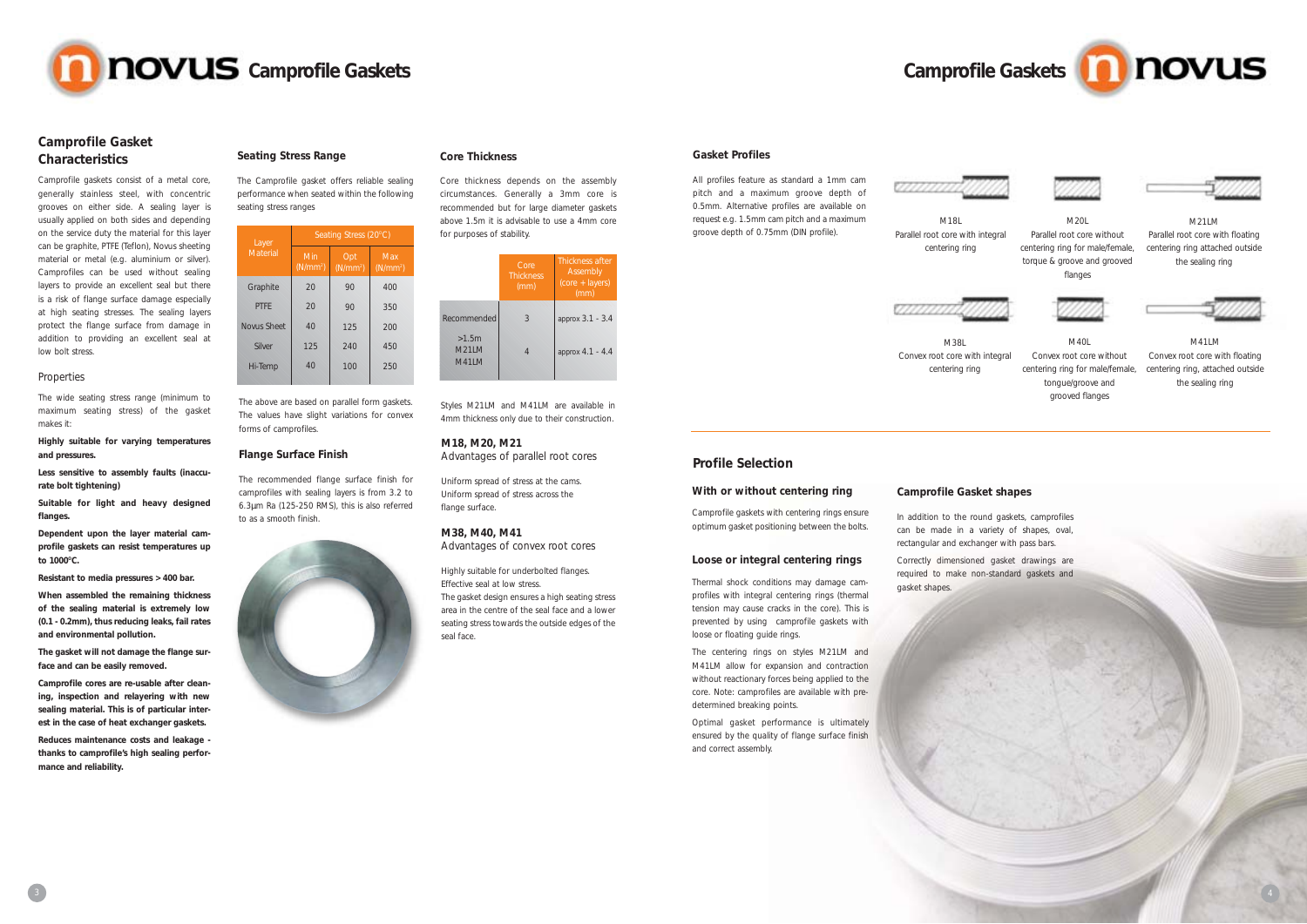

#### **Core Material Selection**

#### **Core Material**

The core material is generally fabricated in material identical to the piping system to prevent corrosion problems.

Stainless Steel 316L camprofiles cores are generally used with carbon steel pipe systems to prevent gasket corrosion.

The recommended camprofile metal cores are shown in the table below.

#### **Camprofile Gaskets M21L and M41L**

During recent years, modified gaskets have been introduced and these are now included in our manufacturing programme.

Generally camprofile gaskets are manufactured with a 0.5mm thick floating centering ring. Based on intensive research and practical tests, in cooperation with major users, a 1.5mm thick floating centering ring was developed featuring a unique outer edge attachment.

**The M21LM and M41LM** styles offer the following advantages:

The floating centering ring is stable and free from expansion stresses.

No distortion of the centering ring by the threads of the bolts, as sometimes occurs in vertical assemblies, causing the camprofile to be positioned eccentrically. This also increases the possibility of re-use, reducing costs.

User friendly - the 1.5mm thick guide ring reduces the risk of operator injury during handling.

The floating guide ring allows for expansion without applying mechanical stress to the camprofile core.

#### **Layer Material Selection**

Hi-Temp is a mica based material suitable for high temperature applications, often used in combination with graphite up to temperatures of 800°C.



The following table may be used to determine the appropriate sealing layer material. Novus recommend the use of graphite layers for most applications. Only in cases where graphite may cause media pollution, or is not chemically resistant, should an alternative material layer be chosen.

| Layer<br>Material    | Temperature<br>(C)<br><b>Min</b> | <b>Max</b> | Maximum<br>Operating<br>Pressure<br>(Bar) | Gas<br><b>Tightness</b> | Application             |
|----------------------|----------------------------------|------------|-------------------------------------------|-------------------------|-------------------------|
| Graphite             | $-200$                           | 450        | 400                                       | Good                    | Aggressive Media        |
| <b>Graphite APX2</b> | $-200$                           | 500        | 400                                       | Good                    | Aggressive Media        |
| <b>PTFF</b>          | $-200$                           | 260        | 150                                       | Good                    | Aggressive Media        |
| Novus Sheet          | $-100$                           | 250        | 100                                       | Good                    | Gas and Liquids         |
| Silver               | $-200$                           | 750        | 250                                       | Good                    | <b>Aggressive Media</b> |
| Hi-Temp              | $-200$                           | 1000       | 20                                        | Average                 | Gases                   |
| Hi-Temp + APX2       | $-200$                           | 800        | 100                                       | Good                    | Gases                   |
|                      |                                  |            |                                           |                         |                         |

#### **Graphite**

Graphite is a universal, high quality, non asbestos sealing material featuring:

#### **Very good chemical resistance.**

**Resistance to high fluctuating temperatures and pressures.**

#### **Non ageing properties.**

#### **Excellent gas tightness qualities.**

#### **PTFE**

PTFE is a high quality synthetic material featuring: **Excellent chemical resistance.** Temperature resistant up to 260°C. **Good ageing resistance. Excellent gas tightness.**

#### **Novus Sheet**

Novus Sheet materials consist of synthetic fibre compounds with rubber binders and mineral fillers.

#### **Silver**

Please specify the following when ordering camprofile gaskets.

Silver is a precious metal combining excellent gas tightness and chemical resistance properties. Generally used in applications requiring gas tightness at elevated temperatures.

The standard graphite used has an ash content of < 2% and chloride content of < 50ppm. Other graphite qualities are available on request.

#### **Hi-Temp**

| Material<br>(Trade Name)   | Identification  | <b>DIN</b><br><b>DIN</b><br><b>AISA</b><br>B.S.<br>Specification<br>Material No.<br><b>ASTM</b><br><b>UNS</b> |        | Temperature<br>(C)       | Density<br>(qr/cm <sup>2</sup> ) |                |         |       |
|----------------------------|-----------------|---------------------------------------------------------------------------------------------------------------|--------|--------------------------|----------------------------------|----------------|---------|-------|
|                            |                 |                                                                                                               |        |                          |                                  | <b>Minimum</b> | Maximum |       |
| Low Carbon Steel           | <sub>S</sub>    | R St 3.72                                                                                                     |        |                          | $\sim$                           | $-40$          | 500     | 7.85  |
| Stainless Steel 304        | S304            | X5 Cr Ni 18                                                                                                   | 1.4301 | 304S15/16/13             | 304                              | $-250$         | 550     | 7.90  |
| Stainless Steel 304 L      | S304L           | X2 Cr Ni 18 9                                                                                                 | 1.4306 | 304S11                   | 304L                             | $-250$         | 550     | 7.90  |
| <b>Stainless Steel 309</b> | S309            | X15 Cr Ni Si 20 12                                                                                            | 1.4828 | 309S24                   | 309                              | $-100$         | 1000    | 7.90  |
| Stainless Steel 316        | S316            | X5 Cr Ni Mo 18 10                                                                                             | 1.4401 | 316S16                   | 316                              | $-100$         | 550     | 7.90  |
| Stainless Steel 316 L(1)   | S316L           | X2 Cr Ni Mo 18 10                                                                                             | 1.4404 | 316S11/13                | 316L                             | $-100$         | 550     | 7.90  |
| Stainless Steel 316 Ti     | S316TI          | X10 Cr Ni Mo Ti 18 10                                                                                         | 1.4571 | 320S31                   | 316Ti                            | $-100$         | 550     | 7.80  |
| <b>Stainless Steel 321</b> | S321            | X10 Cr Ni Ti 18 9                                                                                             | 1.4541 | 321S12/49/87             | 321                              | $-250$         | 550     | 7.90  |
| <b>Stainless Steel 347</b> | S347            | X10 Cr Ni Nb 18 9                                                                                             | 1.4550 | 347S31                   | 347                              | $-250$         | 500     | 7.90  |
| Stainless Steel 410        | S410            | X6 Cr 13                                                                                                      | 1.4000 | 410S21                   | 410                              | $-20$          | 850     | 7.80  |
| 254SMO                     | 6Mo             | X1Cr Ni Mo Cu N 20187                                                                                         | 1.4547 | $\overline{\phantom{a}}$ | S31254                           | $-100$         | 500     | 8.00  |
| <b>Duplex</b>              | 2205            | X2 Cr Ni Mo N 22 5 3                                                                                          | 1.4462 | 318S13                   | S31803/32205                     | $-40$          | 300     | 7.80  |
| <b>Super Duplex</b>        | 2507            | X2 Cr Ni Mo N 25 6 3                                                                                          | 1.4410 |                          | S32750                           | $-40$          | 300     | 7.80  |
| Aluminium                  | AL 1050         | A1 99 5                                                                                                       | 3.0255 | 1B                       | A91050                           | $-250$         | 300     | 2.71  |
| Silver                     | Ag              |                                                                                                               |        |                          |                                  | $-250$         | 750     | 10.50 |
| Copper                     | Cu              | SF - Cu                                                                                                       | 2.0090 | C106                     | C12200                           | $-250$         | 400     | 8.90  |
| Nickel 200                 | <b>Ni200</b>    | Ni 99 2                                                                                                       | 2.4066 | 3072-76 NA11             | N02200                           | $-250$         | 600     | 8.90  |
| Monel 400                  | 400             | Ni Cu 30 Fe                                                                                                   | 2.4360 | 3072-76 NA13             | N04400                           | $-125$         | 600     | 8.80  |
| Inconel 600                | 600             | Ni Cr 15 Fe                                                                                                   | 2.4816 | 3072-76 NA14             | N06600                           | $-100$         | 950     | 8.40  |
| Inconel 625                | 625             | Ni Cr 22 Mo 9 Mb                                                                                              | 2.4856 | 3072-76 NA21             | NO6625                           | $-50$          | 450     | 8.44  |
| Incoloy 800                | 800             | X10 Ni Cr A1 Ti 3220                                                                                          | 1.4876 | 3072-76 NA15             | N08800                           | $-100$         | 850     | 8.00  |
| Incoloy 825                | 825             | Ni Cr 21 Mo                                                                                                   | 2.4858 | 3072-76 NA16             | N08825                           | $-100$         | 450     | 8.14  |
| Hastelloy B2               | <b>B2</b>       | Ni Mo 28                                                                                                      | 2.4617 |                          | N10665                           | $-200$         | 450     | 9.20  |
| Hastelloy C276             | C276            | Ni Mo 16 Cr 15 W                                                                                              | 2.4819 |                          | N10276                           | $-200$         | 450     | 8.90  |
| Titanium                   | Ti <sub>2</sub> | Ti 99 8                                                                                                       | 3.7025 | TA <sub>2</sub>          | R50400                           | $-250$         | 350     | 4.50  |

(1) Standard Material for Camprofile Gaskets

#### **Graphite APX 2**

Inhibited grade for oxidation resistance. Ideal for use at temperatures above the limit recommended for standard graphite grades. Often used in combination with Novus Hi-Temp for high temperature applications.

**Style of camprofile gasket.**

**Nominal pipe bore, pressure rating and flange standard.**

**Materials of core and sealing layer.**

**For non standard flanges please specify gasket dimensions.**

The following example illustrates how to order a camprofile gasket (information in bold print is stamped on the centering ring - if present; otherwise the information is printed on the packaging):

**M41LM** - Style M41LM - convex root-form camprofile with floating externally attached centering ring.

**4"-300lbs** - The gasket is suitably dimensioned for 4" flanges, 300lbs pressure rating.

**316L** - Camprofile core of 316L stainless steel.

**Graphite** - Graphite sealing layer

## **How to Order**

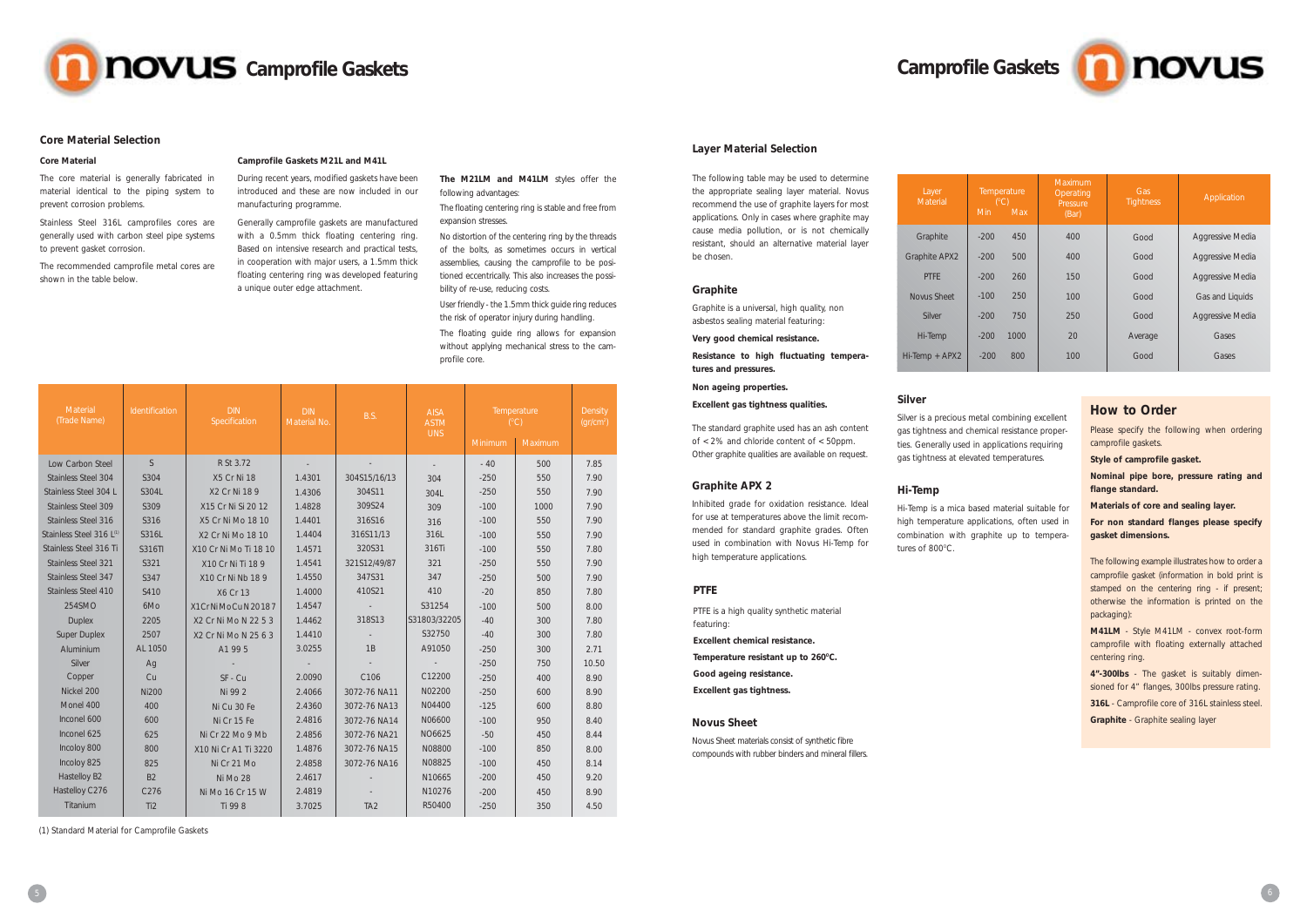#### **Spiral Wound Gaskets**

The sealing element of the spiral wound gasket consists of a V-shaped metal strip spirally wound in combination with a soft sealing material filler. The metal strip provides outstanding resilience, while the flexible sealing filler guarantees excellent sealing.

**Spiral Wound gaskets can be used to seal fluid pressures up to 400 bar and from cryogenic**  temperatures up to 1000°C.

Due to this combination of materials, the spiral wound gasket is suitable for sealing under severely fluctuating temperature and pressure conditions. Depending on the application the spiral wound gasket can be specified with outer and/or inner rings.





#### **Properties**

**Spiral wound gaskets are suitable for use across a wide gasket stress range.**

**Spiral Wound gaskets are robust and simple to install.**

**The outer guide ring simplifies assembly and prevents blowout of the gasket.**

**By combining different winding materials and metals, the gasket can be tailored to suit a wide variety of operating conditions.**

**The gasket is easy to remove after service and does not cause any damage to the flange faces.**



#### **Gasket Stress Range**

Novus spiral wound gaskets should preferably be mounted within the gasket stress ranges shown in this chart to ensure leak free connections.

#### **Flange Surface Finish**

The recommended surface roughness of the flange faces, between which a spiral wound gasket is to be mounted, is 3.2 - 6.3 µm Ra (125 - 250 RMS), also referred to as smooth finish.

#### **Gasket Stress Range:**

| Filler   |                        | Single side confined |                      | Both sides confined    |                 |                        |  |
|----------|------------------------|----------------------|----------------------|------------------------|-----------------|------------------------|--|
|          |                        | Gasket Stress (20°C) |                      | Gasket Stress (20°C)   |                 |                        |  |
|          | <b>Min</b><br>(N/mm 2) | Opt<br>(N/mm 2)      | <b>Max</b><br>N/mm2) | <b>Min</b><br>(N/mm 2) | Opt<br>(N/mm 2) | <b>Max</b><br>(N/mm 2) |  |
| Graphite | 50                     | 95                   | 180                  | 50                     | 120             | 400                    |  |
| PTFE     | 50                     | 80                   | 130                  | 50                     | 110             | 250                    |  |
| Hi-Temp  | 55                     | 95                   | 130                  | 50                     | 120             | 250                    |  |



#### **Type SG**

The standard spiral wound gasket format identical to Novus RF1 but fitted with an outer centering ring (applied to raised face flanges). An integral centering guide ring ensures fast, accurate centering of the gasket on the flange. Provides additional radial strength to prevent gasket blow-out and acts as a compression stop.



#### **Type RF-IR**

Spiral wound gasket for male/female flanges consisting of a wound component fitted with an inner ring to bring the gasket flush with the pipe bore to prevent inward buckling.



**Type SG-IR** Identical to Novus SG but also fitted with an inner ring to prevent inward buckling at the windings.

#### **Type HX-R**

This type of gasket consists of a wound component fitted with a narrow wound centering ring. Centering windings ensure correct centering in flush flanges (e.g. in heat exchangers).

**Type RF1** The gasket consists of a sealing filler and V-shaped metal strip wound in combination. This profile is usually applied to tongue/groove flanges.



#### **Type SG-RTJ**

A standard spiral wound gasket (SG Type) with dimensions tailored to Ring Joints (RTJ) flanges.





This gasket is identical to HX-R but also fitted with an inner ring, rendering this gasket type suitable for mounting in male and female flanges.





#### **Standard Gasket Profiles**

Novus produces the following types of spiral wound gaskets.

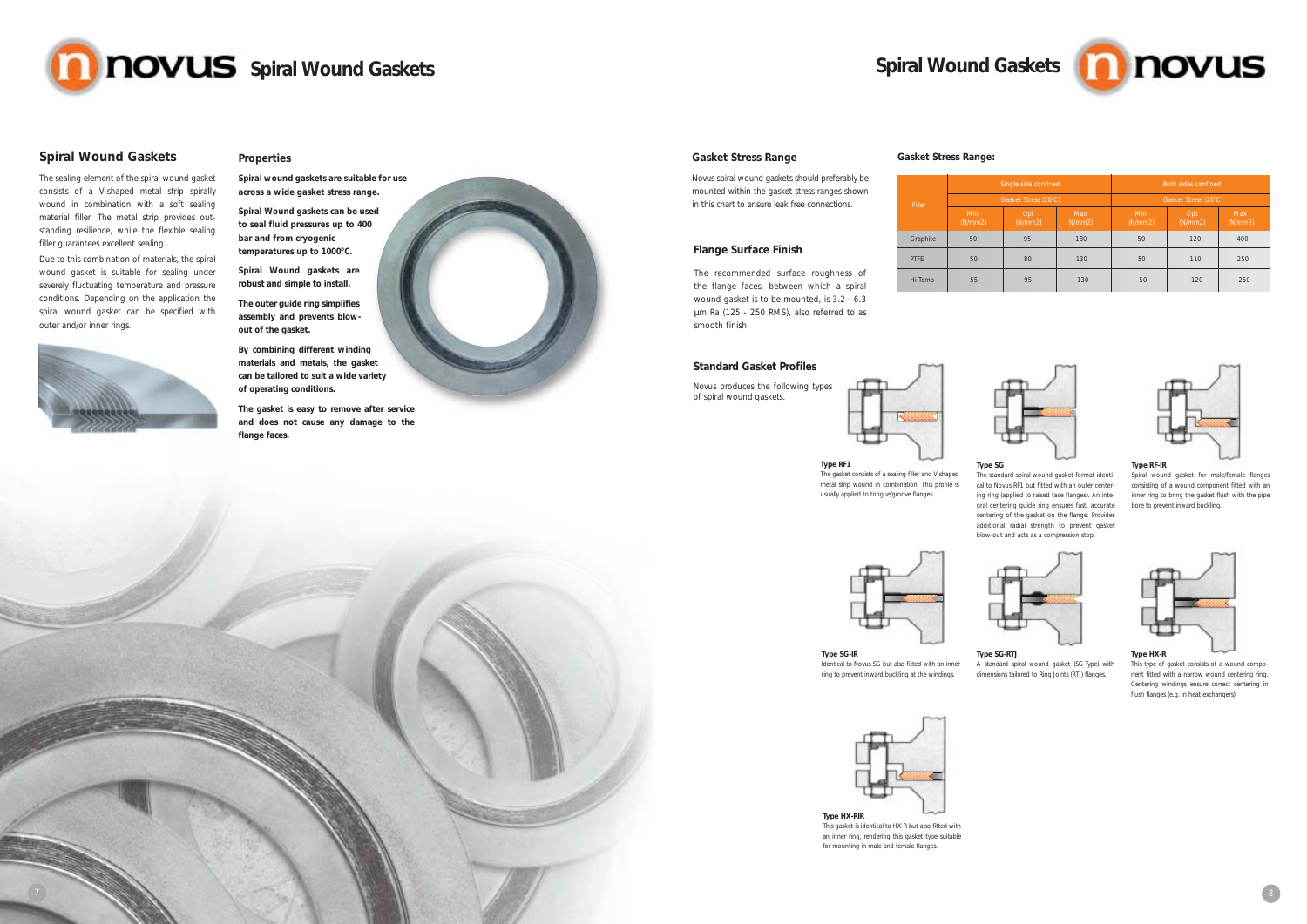# **Spiral Wound Gaskets**

#### **Profile with a GT - Zone**

In the event of a graphite filled spiral wound gasket possibly causing an undesirable reaction between the graphite and the medium to be sealed, or of possible medium contamination, the problem can be solved by using a spiral wound gasket with a GT - Zone.



The spiral wound element of a Novus GT - Zone gasket consists of outer windings of Hi-Temp ceramic material with a central winding zone made of graphite or PTFE (depending on the operating conditions) to improve gas tightness. This results in a spiral wound gasket with the following properties:

#### **Can be used at higher temperatures. Has excellent sealing properties.**

Combined with the other advantages of a spiral wound gasket, the spiral wound with a GT - Zone may be used in a wide range of operating conditions and applications.



Spiral wound gaskets can be produced in a wide variety of shapes, such as oval and pear - shape, with pass - partition bars and many other types. Generally, the pass - partition bars on spiral wound gaskets are manufactured as metal jacketed bars.

A variety of alternatives are available.



#### **Type MH**

This spiral wound gasket is identical to the RF1 profile but oval shaped to fit manholes.



#### **Type TC/HH**

This type of gasket is for hand holes and special flange assemblies (tube cap and hand hole covers). They are available in e.g. square, rectangular, oval, diamond and pear shapes.

A drawing specifying the correct dimensions are required to manufacture special shapes.



#### **Type WL**

This gasket is identical to RF1 but fitted with an outer winding. Centering is achieved by positioning the winding over two bolts opposite each other.

#### **Type HE**

Fitted with pass partition bars for use on heat exchangers and vessels, this gasket type is otherwise identical to the RF1 profile. Metal - jacketed bars have a thinner design than that of spiral wound gasket material.



The bars are fixed through welding

#### **Type HE-SG**

Fitted with an outer centering ring, the HE-SG is



otherwise identical to the HE profile.



#### **Type HE/SG-IR**

Fitted with an outer centering ring and an inner ring, the HE/SG-IR is otherwise identical to the HE profile.



#### **Material Selection**

The material selected for the inner ring and winding metal is usually the same as the flange metal. This prevents corrosion and differential expansion problems. The outer centering ring is generally manufactured from carbon steel with an anti- corrosion treatment. However, the ring may also be manufactured in the same metal as the flange to prevent corrosion problems.

The table below lists the application limits and specifications of alloys used in the manufacture of spiral wound gaskets.

#### **Benefits of the Centering Ring**

The spiral wound gasket outer centering ring provides the following benefits:

**Optimum location between the bolts.**

**Protection of the spiral wound element.**

**Additional security against gasket blow-out.**

**Acts as compression limiter preventing overloading and over compression of the spiral wound element.**

**Prevents radial-flow of soft fillers, such as PTFE.**

For these reasons it is preferable to use spiral wound gasket with outer centering rings.

The outer ring is marked with nominal size, pressure class, standard and materials.

| Benefits of the Inner Ring |  |  |  |  |
|----------------------------|--|--|--|--|
|----------------------------|--|--|--|--|

The spiral gasket inner ring provides the fol-

lowing benefits:

**Prevents radial-flow of soft fillers, such** 

**as PTFE + Graphite.** 

**Reduces turbulence-minimising flow resistance.**

# **Acts as a heat shield when the spiral**

## **wound gasket is subjected to high temperatures.**

Inner and outer rings are particularly recommended for use on spiral wound gaskets exceeding class 600lbs, but specifically recommended for high temperatures and pressures to optimise the operational reliability of the spiral wound sealing element. Inner rings are mandatory for PTFE filled spirals.



| Material<br>(Trade Name)             | Identification  | <b>DIN</b><br>Specification | <b>DIN</b><br>B.S.<br>Material No. |                 |              |         | <b>AISA</b><br><b>ASTM</b> |      | Temperature<br>(C) | Density<br>(qr/cm <sup>2</sup> ) |
|--------------------------------------|-----------------|-----------------------------|------------------------------------|-----------------|--------------|---------|----------------------------|------|--------------------|----------------------------------|
|                                      |                 |                             |                                    |                 | <b>UNS</b>   | Minimum | Maximum                    |      |                    |                                  |
| Low Carbon Steel                     | S               | R St 3.72                   |                                    |                 |              | $-40$   | 500                        | 7.85 |                    |                                  |
| Stainless Steel 304                  | S304            | <b>X5 Cr Ni 18</b>          | 1.4301                             | 304S15/16/13    | 304          | $-250$  | 550                        | 7.90 |                    |                                  |
| Stainless Steel 304 L                | S304L           | X2 Cr Ni 18 9               | 1.4306                             | 304S11          | 304L         | $-250$  | 550                        | 7.90 |                    |                                  |
| <b>Stainless Steel 309</b>           | S309            | X15 Cr Ni Si 20 12          | 1.4828                             | 309S24          | 309          | $-100$  | 1000                       | 7.90 |                    |                                  |
| Stainless Steel 316                  | S316            | X5 Cr Ni Mo 18 10           | 1.4401                             | 316S16          | 316          | $-100$  | 550                        | 7.90 |                    |                                  |
| Stainless Steel 316 L <sup>(1)</sup> | S316L           | X2 Cr Ni Mo 18 10           | 1.4404                             | 316S11/13       | 316L         | $-100$  | 550                        | 7.90 |                    |                                  |
| Stainless Steel 316 Ti               | S316TI          | X10 Cr Ni Mo Ti 18 10       | 1.4571                             | 320S31          | 316Ti        | $-100$  | 550                        | 7.80 |                    |                                  |
| <b>Stainless Steel 321</b>           | S321            | X10 Cr Ni Ti 18 9           | 1.4541                             | 321S12/49/87    | 321          | $-250$  | 550                        | 7.90 |                    |                                  |
| <b>Stainless Steel 347</b>           | S347            | X10 Cr Ni Nb 18 9           | 1.4550                             | 347S31          | 347          | $-250$  | 500                        | 7.90 |                    |                                  |
| Stainless Steel 410                  | S410            | X6 Cr 13                    | 1.4000                             | 410S21          | 410          | $-20$   | 850                        | 7.80 |                    |                                  |
| 254SMO                               | 6Mo             | X1CrNiMoCuN20187            | 1.4547                             |                 | S31254       | $-100$  | 500                        | 8.00 |                    |                                  |
| <b>Duplex</b>                        | 2205            | X2 Cr Ni Mo N 22 5 3        | 1.4462                             | 318S13          | S31803/32205 | $-40$   | 300                        | 7.80 |                    |                                  |
| <b>Super Duplex</b>                  | 2507            | X2 Cr Ni Mo N 25 6 3        | 1.4410                             |                 | S32750       | $-40$   | 300                        | 7.80 |                    |                                  |
| Aluminium                            | AL 1050         | A1 99 5                     | 3.0255                             | 1B              | A91050       | $-250$  | 300                        | 2.71 |                    |                                  |
| Nickel 200                           | <b>Ni200</b>    | Ni 99 2                     | 2.4066                             | 3072-76 NA11    | N02200       | $-250$  | 600                        | 8.90 |                    |                                  |
| Monel 400                            | 400             | Ni Cu 30 Fe                 | 2.4360                             | 3072-76 NA13    | N04400       | $-125$  | 600                        | 8.80 |                    |                                  |
| Inconel 600                          | 600             | Ni Cr 15 Fe                 | 2.4816                             | 3072-76 NA14    | N06600       | $-100$  | 950                        | 8.40 |                    |                                  |
| Inconel 625                          | 625             | Ni Cr 22 Mo 9 Mb            | 2.4856                             | 3072-76 NA21    | NO6625       | $-50$   | 450                        | 8.44 |                    |                                  |
| Incoloy 800                          | 800             | X10 Ni Cr A1 Ti 3220        | 1.4876                             | 3072-76 NA15    | N08800       | $-100$  | 850                        | 8.00 |                    |                                  |
| Incoloy 825                          | 825             | Ni Cr 21 Mo                 | 2.4858                             | 3072-76 NA16    | N08825       | $-100$  | 450                        | 8.14 |                    |                                  |
| Hastelloy B2                         | <b>B2</b>       | Ni Mo 28                    | 2.4617                             |                 | N10665       | $-200$  | 450                        | 9.20 |                    |                                  |
| Hastelloy C276                       | C276            | Ni Mo 16 Cr 15 W            | 2.4819                             |                 | N10276       | $-200$  | 450                        | 8.90 |                    |                                  |
| Titanium                             | Ti <sub>2</sub> | Ti 998                      | 3.7025                             | TA <sub>2</sub> | R50400       | $-250$  | 350                        | 4.50 |                    |                                  |

Standard Material for Spiral Wound Windings



#### **Guide Rings and Material Selection**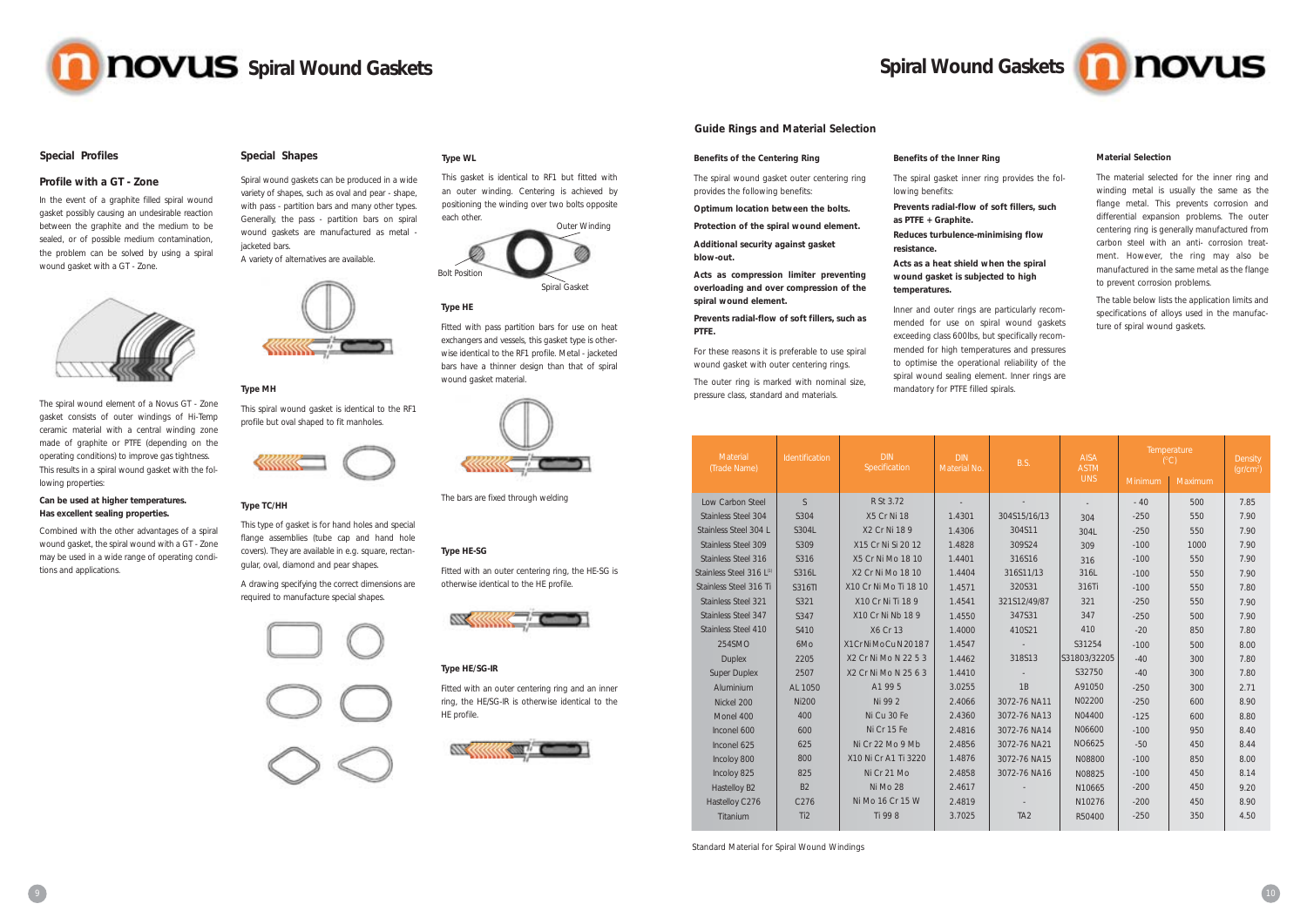

#### **The Novus WRI-LP Gasket**

Flange corrosion due to the aggressiveness of Hydrofluoric Acid has been prevalent in chemical units for many years causing expensive maintenance, repair and replacement costs. Scheduled maintenance includes cutting and replacing small diameter flanges that are corroded. Larger flanges are welded and re-faced when corrosion is too extreme. It is not uncommon to cut off or re-machine in excess of 25% of the flanges on site.

#### **The Traditional Solution**

Spiral wound gaskets that are typically specified for this service are manufactured using monel winding metal and flexible graphite filler material, carbon steel outer ring and a filled PTFE inner ring or monel inner ring. The unsupported ring of filled PTFE contributes little to seal tightness and can be distorted during installation. The lack of tightness will not prevent the flange corrosion that occurs on the inside diameter of the joint.

Monel inner rings can increase the flange

corrosion by causing a crevice between flange and inner ring.



The WRI-LP design utilises a unique camprofile style machined inner ring that is encapsulated by a layer of PTFE. This PTFE coating is very durable and chemically resistant. Flexible graphite or PTFE can be utilised as covering layers for the machined serrations. The camprofile style inner ring is designed to match the ID of the pipe bore, thus creating an extremely tight seal that protects the entire flange surface. This arrangement gives a 'dual' seal where the primary seal consists of the faced camprofile type inner ring, the secondary seal is created by the graphite winding element contained within the spiral wound type gasket.

The life of the flange is extended by the protection created by the WRI-LP and the joint maintains fire safety by utilising graphite covering layers over the inner ring.

**PTFE** is a high quality synthetic material with the following characteristics: excellent chemical resistance, resistance to 260°C, resistant to ageing, excellent gas tightness.

In recent years the petroleum refining industry has placed an increasing emphasis on the safety of the use of Hydrofluoric Acid in petroleum refineries. Refineries use the Hydrofluoric acid in a manufacturing process called 'alkylation' which is increasingly important in producing a high quality gasoline. Hydrofluoric Acid is hazardous and corrosive and if accidentally released can form a vapour cloud. In the past five years, there have been a number of accidental releases at major petroleum refineries. Chemical plants utilise HF acid as a process media and experience similar difficulties.





#### **Traditional Solution**

This illustration gives a typical standard spiral wound arrangement. This profile creates a significant void between the inside diameter of the gasket and the ID of the pipe bore where severe flange erosion can occur.

#### **Traditional Solution**

This illustration shows a profile using a standard inner ring constructed of PTFE. There are significant sizing problems that can occur using this material and a low level of tightness is achieved once compressed in the flange. Flange erosion can still be an issue when using this seal arrangement.

#### **The Novus Solution**

This illustration depicts the **WRI-LP** gasket design. Under compression, the entire flange surface is protected and a tight seal is achieved across the complete raised face of the flange.



# Inner Ring designed to prevent Winding deformation and reduce crevice volume

Inner Seal can be customised to the specific pipe bore Flexible Graphite or PTFE Facings PTFE encapsulated Inner Ring

> Flexible Graphite or PTFE filled spiral wound type element



**WRI-LP Flange Seal Configurations**

**Graphite** is universally chosen because of its good chemical resistance, resistance to ageing, good gas tightness and ability to operate at high temperatures.

**APX2** is an oxidation resistant graphite which offers the same excellent sealing characteristics of graphite but can be used at higher service temperatures.

The table opposite may be used to select the **Standard fillers** correct filler. It should be pointed out that graphite will be the optimum filler in most cases. Only where graphite could cause media pollution, or is not chemically resistant, should the use of another type of filler material be recommended. In such cases, an alternative solution might be to select a gasket with a GT-zone.

## **How to Order**

A correct purchase order should contain the following information.

1. Type of the spiral wound gasket required 2. Standard of the gasket (flange standard)

- 3. Nominal size and pressure class
- 4. Material inner ring
	- Metal winding
	- Filler - Outer ring

**Example**

Novus SG-IR Dimensions: ASME B16.20 2" 150lbs SS316 SS316 **Graphite** Carbon Steel

| Layer<br>Material    | Temperature<br>(C)<br><b>Max</b><br><b>Min</b> |      | Maximum<br>Gas<br>Operating<br><b>Tightness</b><br>Pressure<br>(Bar) |         | Application      |  |
|----------------------|------------------------------------------------|------|----------------------------------------------------------------------|---------|------------------|--|
| Graphite             | $-200$                                         | 450  | 400                                                                  | Good    | Aggressive Media |  |
| <b>Graphite APX2</b> | $-200$                                         | 500  | 400                                                                  | Good    | Aggressive Media |  |
| <b>PTFF</b>          | $-200$                                         | 260  | 100                                                                  | Good    | Aggressive Media |  |
| Hi-Temp              | $-200$                                         | 1000 | 5                                                                    | Average | Gases            |  |
| $Hi$ -Temp + $APX2$  | $-200$                                         | 800  | 100                                                                  | Good    | Gases            |  |
|                      |                                                |      |                                                                      |         |                  |  |



**Hi-Temp** is MICA based material suitable for high temperature applications, often used in combination with graphite (GT-zone).

Non standard materials are available on request.



#### **Filler Material Selection**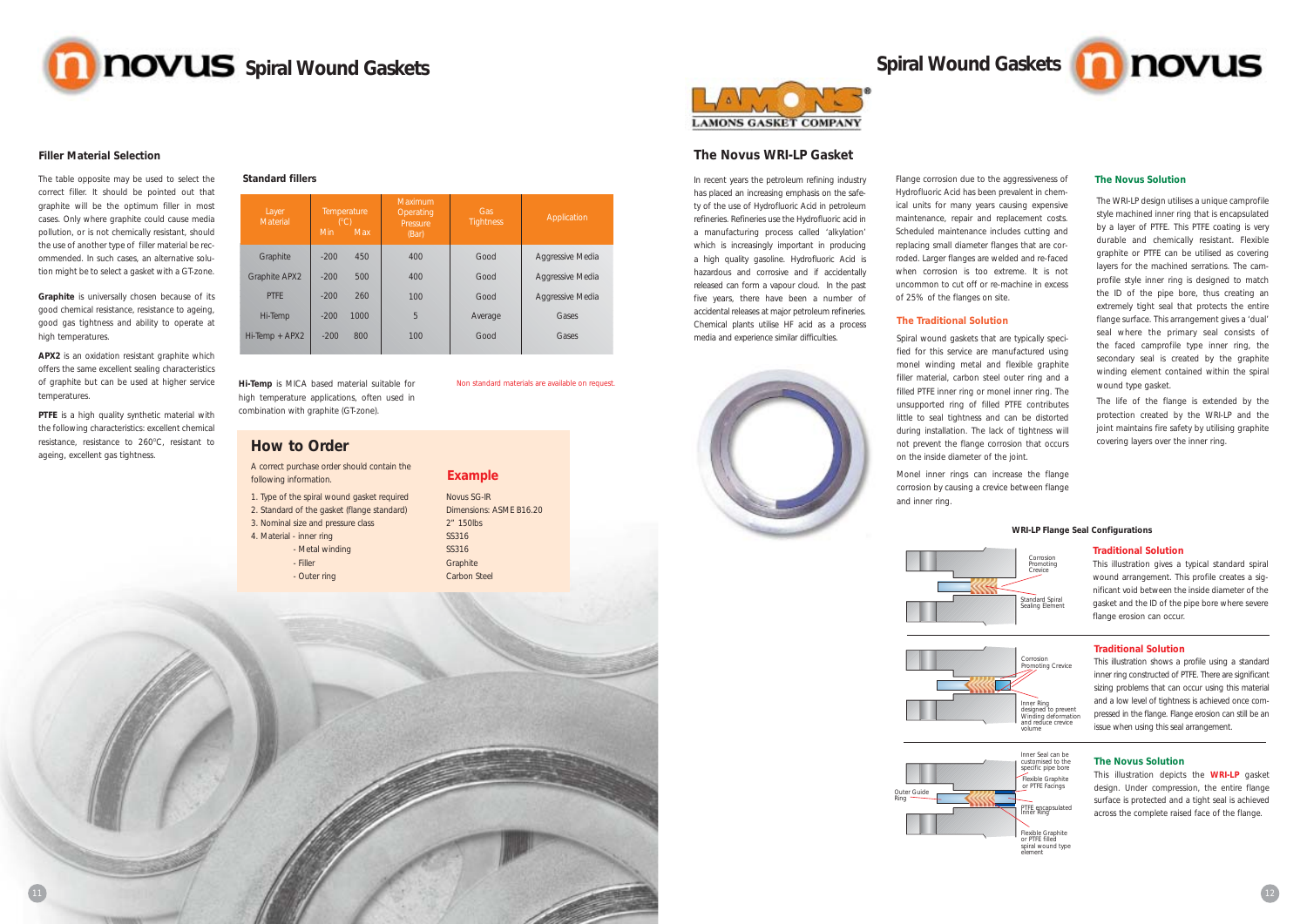#### **Properties**

- **Excellent resistance to radical shear**
- **Creates a tight seal at low bolt loads**
- **Can be used when there is insufficient bolt load to seal spiral wound gaskets**
- **Outstanding resistance to thermal cycling**
- **Safe to handle and fit**
- **Excellent thermal and chemical stability**
- **Tolerant to flange imperfections**
	- **Practical Benefits**
- **No sharp edges for safe handling**
- **Precompressed graphite resistant to damage and marking during fitting**
- **Excellent rigidity ensures easy posting between flanges**
- **Does not stick to flanges**

#### **Seating Stress Range**

Corrugated gaskets offer reliable sealing performance when seated within the following seating stress ranges

#### **Thickness**

Available in 1.5mm, 2mm and 3 mm

| Seating Stress (20°C)           |                                 |     |  |  |  |
|---------------------------------|---------------------------------|-----|--|--|--|
| Minimum<br>(N/mm <sup>2</sup> ) | Maximum<br>(N/mm <sup>2</sup> ) |     |  |  |  |
| 20                              | 70                              | 200 |  |  |  |

#### **Flange Surface Finish**

The recommended flange surface finish for corrugated gaskets with sealing layers is from 3.2 to 6.3um Ra (125-250 RMS), this is also referred to as a smooth finish.

#### **Sizing Guidelines**

DIN Sizes 10, 16, 25, 40 bar. ANSI Sizes Class 150 and 300lb. Other sizes available on request. Also available for vessel and non-standard applications.

#### **Chemical Suitability**

PH Range 0-14.



#### **Corrugated Gaskets**

Novus Corrugated Gaskets comprise of a corrugated metallic core, normally stainless steel, with a soft facing layer applied to each face. The corrugations provide resilience and reduce the sealing contact surface area of the gasket while the soft layer ensures outstanding sealing, even at low loads. These gaskets are particularly suited for heat exchanger applications as a replacement to metal jacketed gaskets.

> PTFE is a high quality synthetic material featuring - excellent chemical resistance, temperature resistant up to 260°C, good ageing resistance and excellent gas tightness**.**

#### **Heat Exchanger Applications**

Hi-Temp is a mica based material suitable for high temperature applications, often used in combination with graphite up to temperatures of  $800^{\circ}$ C.

# **Layer Material Selection Constanting of the Constantine Constanting of the Constantine Constantine Constantine Constantine Constantine Constantine Constantine Constantine Constantine Constantine Constantine Constantine**

Heat exchanger flanges, owing to the difference in thickness, of the mating flanges, heat and expand at different rates. This differential expansion can cause radial

shearing of the gasket and therefore it is critical that a gasket is selected which resists radial shear and maintains a seal even under thermal cycling conditions.

Corrugated metal gaskets have a proven record in problematic exchanger applications, offering low relaxation, high resistance to radial shear and high levels of tightness. For this reason these gaskets are replacing many of the older technologies such as metal jacketed particularly on heat exchangers.

#### **Layer Material Selection**

The following table may be used to determine the appropriate sealing layer material. Novus recommend the use of graphite layers for most applications. Only in cases where graphite may cause media pollution, or is not chemically resistant, should an alternative layer material be chosen.

| Layer<br>Material    | Temperature<br>(°C)<br>Min | <b>Max</b> | Maximum<br>Operating<br>Pressure<br>(Bar) | Gas<br><b>Tightness</b> |  |
|----------------------|----------------------------|------------|-------------------------------------------|-------------------------|--|
| Graphite             | $-200$                     | 450        | 150                                       | Good                    |  |
| <b>Graphite APX2</b> | $-200$                     | 500        | 150                                       | Good                    |  |
| <b>PTFF</b>          | $-200$                     | 260        | 50                                        | Good                    |  |
| Hi-Temp + APX2       | $-200$                     | 800        | 100                                       | Good                    |  |
|                      |                            |            |                                           |                         |  |



#### Application

Aggressive Media Aggressive Media Aggressive Media Gases

#### **Graphite**

Graphite is a universal, high quality, non asbestos sealing material featuring - very good chemical resistance, resistance to high fluctuating temperatures and pressures, non ageing properties plus excellent gas tightness.

#### **PTFE**

#### **Hi-Temp**

#### **Graphite APX 2**

Inhibited grade for oxidation resistance. Ideal for use at temperatures above the limit recommended for standard graphite grades. Often used in combination with Novus Hi-Temp for high temperature applications.



A correct purchase order should contain the following information.

- 1. Standard of the gasket (flange standard)
- 2. Nominal size and pressure class
- 3. Material core filler

## **Example**

Novus CMG Dimensions: ASME B16.20 2" 150lbs SS316 Core Graphite Coating Layer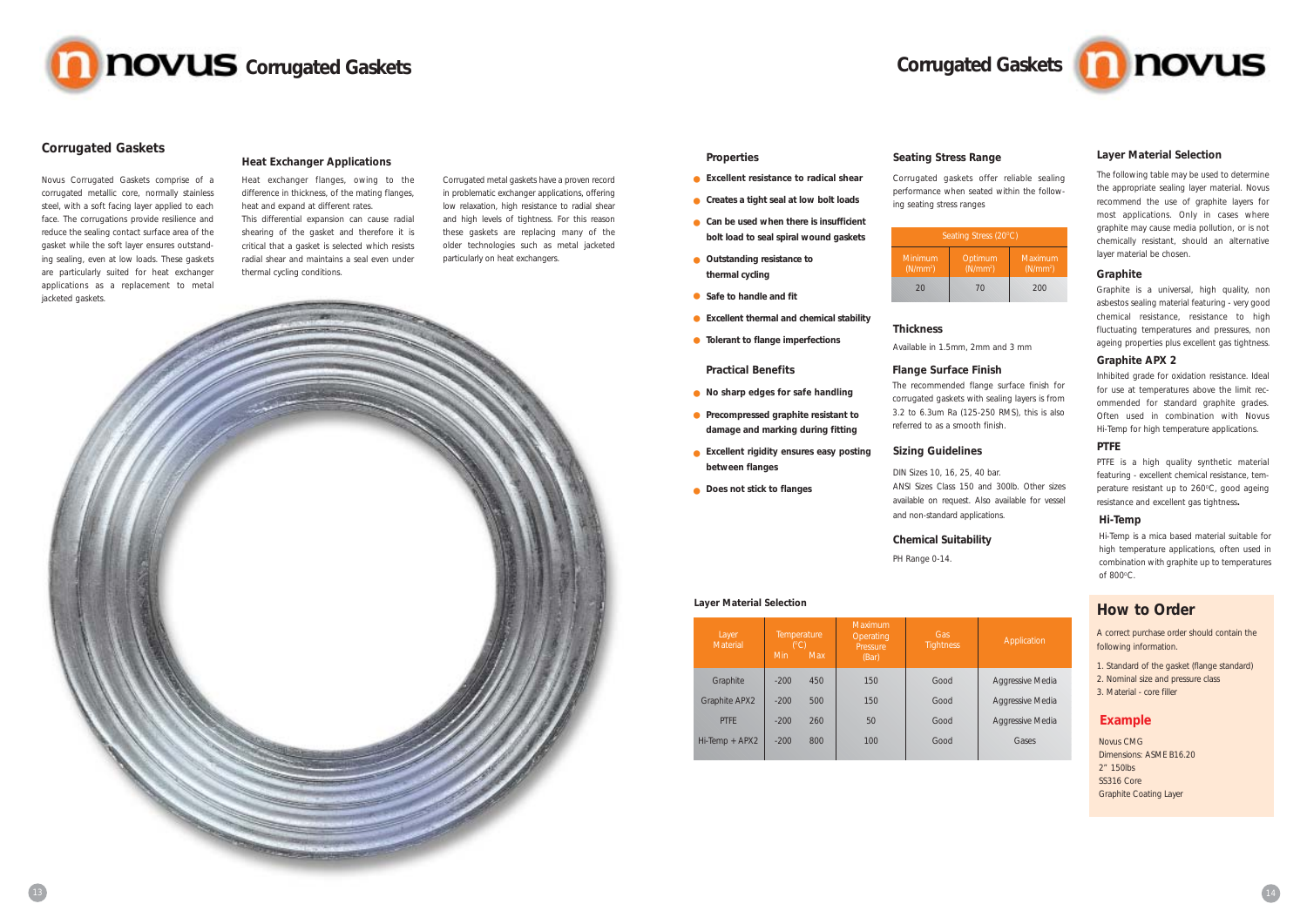## **Metal Jacketed Gaskets**

Metal jacketed gaskets consist of a metal cover and a 'soft' sealing material filler.

The sealing filler provides outstanding resilience, while the metal jacket guarantees excellent sealing and protects the filler against pressure conditions, fluctuating temperatures and corrosion.

#### **Gasket Profiles**

Soft Iron Brass Inconel Incoloy **Titanium** 

Metal jacketed gaskets can be produced in a variety of styles. The diagram below shows the standard range of shapes for vessels and heat exchangers.

PTFE Non-asbestos Millboard **Graphite** 

When ordering metal jacketed gaskets with pass-partition bars, a drawing with the exact dimensions and positions is required.

#### **Flange Surface Finish**

We recommend a maximum flange surface finish of 1.6um.

**Standard Metals**

Aluminium Copper Stainless Steel

Monel **Nickel** Hastelloy

#### **Standard Fillers**

# **Metal Jacketed Gaskets**

#### **Jacket material:**

Stainless Steel Aluminium Copper Brass Titanium Silver Carbon Steel Soft Iron Monel Inconel Incoloy Nickel Hastelloy

#### **Filler materials:**

Non Asbestos Millboard PTFE Uniflon Graphite



## **Standard vessel and heat exchanger profiles**

The illustrations represent standard Novus spiral wound gasket shapes for vessel and





A wide variety of materials are available to guarantee excellent sealing. The metals listed on the opposite page are standard, other metals are available on request.

> $(N/mm<sup>2</sup>)$ 80

This type of gasket is being replaced by either Camprofiles (see page 3-6) or corrugated metal products (see page 13-14).



#### **Welded Metal Jacketed Gaskets**

Welded metal jacketed gaskets are manufactured in a wide range of sizes and styles. Generally they are used in

#### **Heat Exchangers, Vessels, Pumps, Autoclaves, Engines, Valves, and Exhaust Systems.**

Metal jacketed gaskets require machined flange faces, high bolt loads and exact flange alignment to ensure an effective seal. It is for this reason that Novus recommend the use of Camprofile or Corrugated Metal Gaskets for heat exchanger applications.



# **How to Order**

A correct purchase order should contain the following information.

1. Type of the Metal Jacketed gasket required 2. Standard of the gasket (flange standard) 3. Nominal size and pressure class

- 
- 
- 4. Material Jacket and Filler



## **Example**

Novus Metal Jacketed Type S6 Dimensions: ASME B16.20 2" 150lbs SS316, Non-asbestos Millboard

Welded bar metal jacketed gaskets offer the following benefits over one-piece gaskets with integral bars

**Lower price** - Typical cost savings 10% to 40% (depending on material).

**Quicker delivery** - Less time to manufacture.

**Technically superior and safer** - Extra sealing safeguards give a better gasket.

**Longer sealing life** - Bars seal independently of the outer ring.



(N/mm2 110

(N/mm2 ) 180

**Type S6 Seating Stress**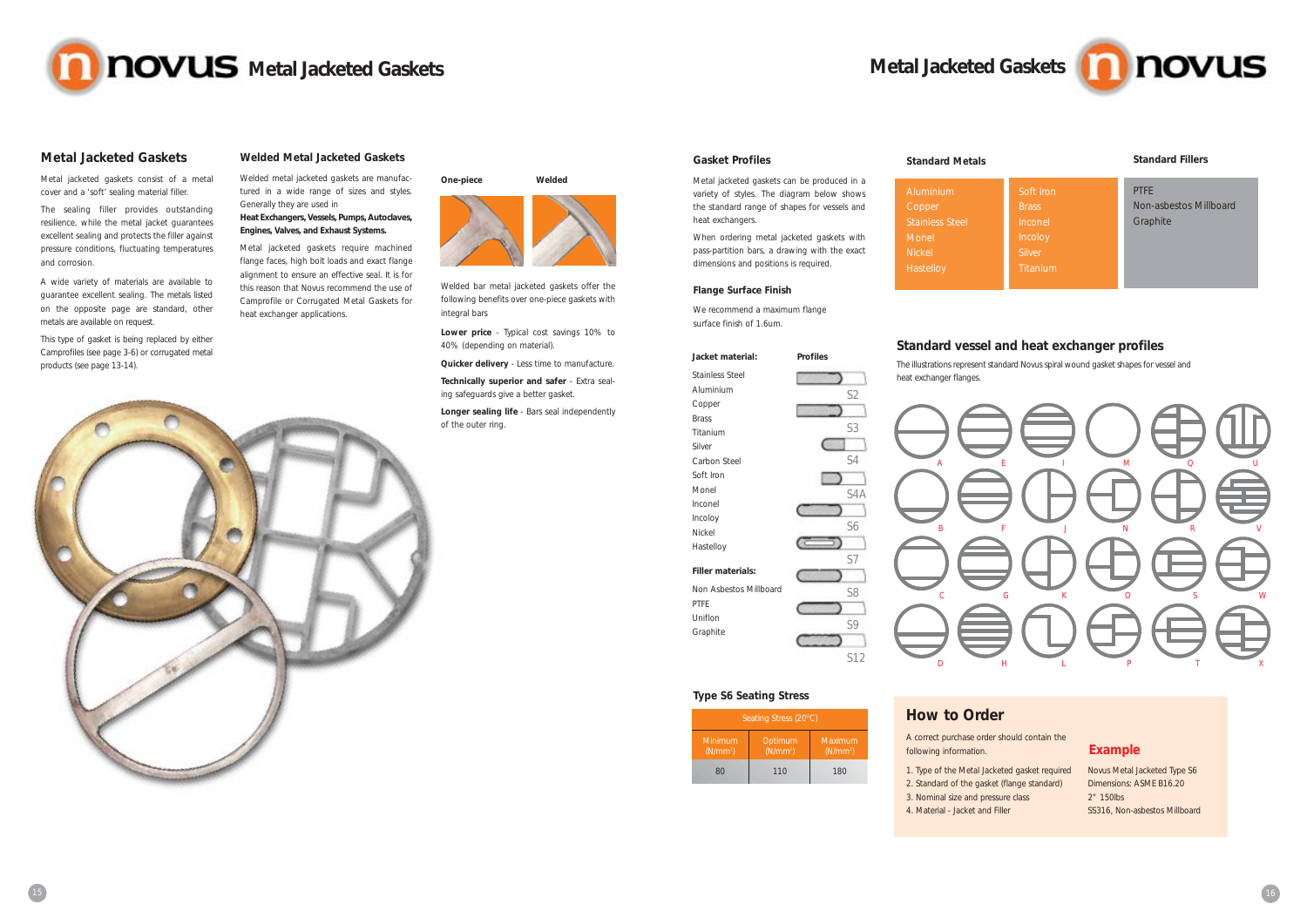

# **Control of Flanged Joints**

Flange leaks are of major importance to petrochemical and chemical plants.

It is estimated that around 30% of heat exchangers will leak in a refinery at some point often at huge cost to the plant, both in terms of business loss and also in damage to plant and environment.

Root cause analysis shows that failures of flanged joints can be traced to one of the following three factors:

**\* Design issues, particularly associated with the loading of the joint or material selection \* The condition of the gasket, bolt or flange**

**face or piping system**

**\* Improper assembly, including inadequate loading or installation**

Of the three, flange design itself is rarely the root cause of the problem, and it is rare for failures to result in a flange redesign. Analysis shows that most joint failures are associated with component selection, damaged or defective components or improper assembly.

It is equally critical that the prescribed bolt loadings are sufficient to seat the gasket under the service conditions without overloading the gasket, bolting or flange. Consideration must be given to the minimum and maximum seating stress of the gasket as well as the relaxation of the gasket and studs and must allow for any variation in actual versus specified load through inaccuracies in bolt loading.

Novus Sealing has a world class reputation in the prevention and elimination of leaking joints on site. Our reputation is based upon success in providing innovative and practical solutions to petrochemical plants throughout the world. On the following pages you will find details of the some of the products and services we offer in the maintenance and care of flanged joints.

**For more information please contact our technical team. Tel +44 (0)1274 878787**

#### **Novus Select Software**

The suitability of a gasket material in a given application is dependent on a number of factors including chemical resistance, temperature and pressure capability, flange material and flange configuration and resistance to thermal cycling. Choosing the right material for the application can be a difficult and confusing task.

Novus has developed Novus Select, a userfriendly software program designed to help with both selection and installation of our products. The program utilises material compatibility data combined with practical know how to simplify the selection process, helping you make an informed choice about which is the correct gasket for the application.

#### **Training Programme 'Control of Flanged Joints'**

The reliability of the flanged joint depends critically on competent control of the joint making process. It is common to put considerable effort into the design process only for improper assembly to lead to joint failure. Therefore it is important that joint making is undertaken by trained and validated technicians who have an understanding of the procedure and the underlying principles and practice.

The Control of Flanged Joints is an industry recognised training program designed to ensure that all individuals with responsibilities in connection with ensuring the safe control of flange joints are trained and validated as competent to undertake these responsibilities. The program, produced in conjunction with a major global petrochemical company and leading bolt service company, is based around a video presentation of best practices and utilises an intelligent bolting system to explain and demonstrate these principles.

This unique training method allows key areas of joint making e.g. the need to use bolt lubricant, to be clearly understood.

Novus Select also calculates the required bolt stress and torque for a given application based on the material limits of both gaskets and bolts AND the effects of relaxation and assembly variation on the gasket stress. Its user friendly interface simplifies the calculation process for both standard and nonstandard designs helping to ensure that the gasket will seal throughout its service life.

# SELECT

The program can also be modified by Novus to accommodate plant specific requirements.

The list of gaskets, bolt grade or lubricant type can be refined to include only those which are used on site, making the program ideal for plant based use.





Training Programmes can be carried out onsite or at the Novus Training Centre.

The training covers a broad spectrum of topics which can be tailored to suit requirements including:

- **\* Introduction**
- **\* Leaks and Emissions**
- **\* Flange Design Issues**
- **\* Flange Joint Preparation and Assembly \* Systems and Procedures**
- **\* Records and Traceability**
- **\* Tightening Joints On-Line**
- **\* Emission Monitoring**
- **\* Control of Fugitive Emissions**





In addition to the above program Novus also offer courses on a range of other topics associated with flanged joint sealing including: gasket manufacture and technology, software aided selection, installation and environmental compliance.





#### Industrial Training Programmes can be tailored to suit different plant requirements

#### *Training on-site*



There is also a DVD which accompanies this course.

A DVD presentation explains the principles of best practice.